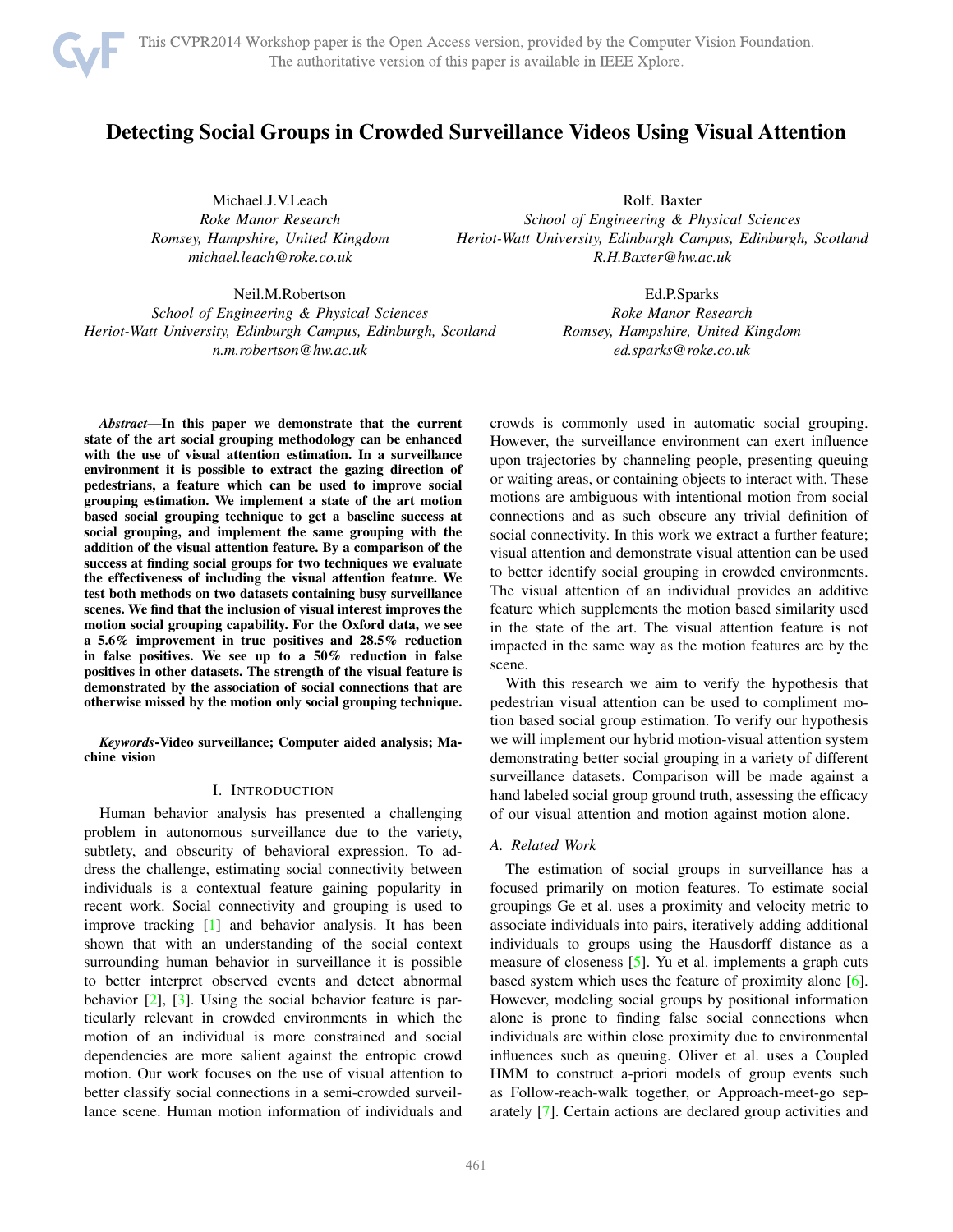<span id="page-1-1"></span>

Figure 1. Image (a) illustrates an example from the PETS 2007 dataset [\[4\]](#page-6-6) of our tracking output, the social groups (designated by colored bounding boxes) and the extracted gaze direction estimates (illustrated by field of view cones). image (b) is a zoomed subsection showing the gaze direction field of view of a person in the image.

thus groups can be constructed from individuals via mutual engagement in a grouping action. However, a more recent development in automatic social grouping seeks to model social interaction using the visual interest of the tracked individuals. The use of an individuals visual attention is significant as it uses a rich feature which indicates the intention of the individual. Robertson and Reid utilize gaze direction in order to determine whether individuals are within each other's field of view [\[8\]](#page-6-7). Farenzena et al use an estimation of the visual focus of attention of a person as a cue to indicate social interaction [\[9\]](#page-6-8). Head pose is quantized into 4 different locations at each frame, and a predefined set of spatial and visual criteria determines if the conditions for a social interaction are met at each time step. A social exchange is then defined as lasting a given duration (10 seconds). In our work we bring together the motion based social paradigm with the benefit of visual information as it is demonstrated by [\[8\]](#page-6-7), [\[9\]](#page-6-8).

#### *B. Initial Hypothesis Validation*

Our visual interest social grouping is based on the hypothesis that socially connected people act as a source of visual interest for each other. This hypothesis makes the implicit assumption that the gazing patterns of socially connected persons differs from those that are unconnected. The validation of the underlying hypothesis was performed in two steps. In the first step, pedestrians were segmented into two groups: those with social connections, and those without. This segmentation was performed by hand. Once segmented, we calculated the deviation between travel direction and gaze direction for each pedestrian for each frame of video. Travel direction was calculated using each persons smoothed velocity over a 15 frame window using the head centroids provided by Benfold [\[10\]](#page-6-9) and our own tracks on the PETS 2007 data [\[4\]](#page-6-6). In our initial validation we removed falsepositive head detections and used hand-labeled gaze directions rather than utilizing algorithmic solutions. Formally,

denote a persons velocity direction at frame t as  $\theta_t^D$  and their gaze direction as  $\theta_t^G$ . The gaze-velocity deviation can then be calculated as the absolute error  $\epsilon_t = |\theta_t^D - \theta_t^G|$ . The mean and variance of the deviations was then extracted for the two pedestrian groups (socially connected and unconnected) upon which further analysis was performed.

*Validation Results:* The analysis of gazing patterns was performed on 3 datasets: the Benfold dataset [\[10\]](#page-6-9), the Caviar dataset  $[11]$  and the PETS 2007 dataset  $[4]$ . In each case the pedestrian detection and tracking information provided by each dataset was used. Where not supplied, additional ground-truth gaze labels were added by the authors of this paper. Statistics were extracted for 37 tracks from the caviar dataset, 372 tracks from the PETS dataset, and 170 tracks from the Benfold dataset. Figure reffig:DataExample shows example frames from PETS scene 4 highlighting socially connected and unconnected persons. We illustrate in figure reffig:GazeVelocity the extracted distributions from all datasets. One can see from the figure that for the Benfold dataset, there is little difference between the gazing patterns of the two groups. However, on the caviar dataset two distinct distributions are observed, as is also the case with the PETS dataset. For each dataset, performing the  $\chi^2$  variance test between the socially connected and unconnected deviations with a p-value of 0.05 shows that in all three datasets, the differences between the deviations for socially connected and unconnected persons are statistically significant.

To partially validate our assumption that socially connected individuals are a source of visual focus for each other, we analyzed the null hypothesis that socially connected and unconnected persons have the same gazing patterns. Our analysis of deviations between travel direction and gaze direction showed evidence that gazing patterns do differ between socially connected and unconnected persons. However, the degree of separation between distributions varied for each dataset, identifying the need for the weighting factor to be used when using gaze data for determining social connectivity. For all datasets the differences between the two groups were statistically significant giving support for our assumption and leading us to reject the null hypothesis.

#### II. METHOD

<span id="page-1-0"></span>The motion based social grouping is grounded upon the premise that shared trajectory information implies a social dependence between two individuals. The principles of the social force model are such that socially connected individuals are more likely to move together, and thus display more similar trajectory information, and socially independent people feel a force of repulsion and are more likely to avoid moving similarly and avoid close proximity. The more entropic the underlying motion of the crowd the more salient similar social trajectories will be. We base our motion based social grouping method upon the work of Leach et al. A full description of the method is given in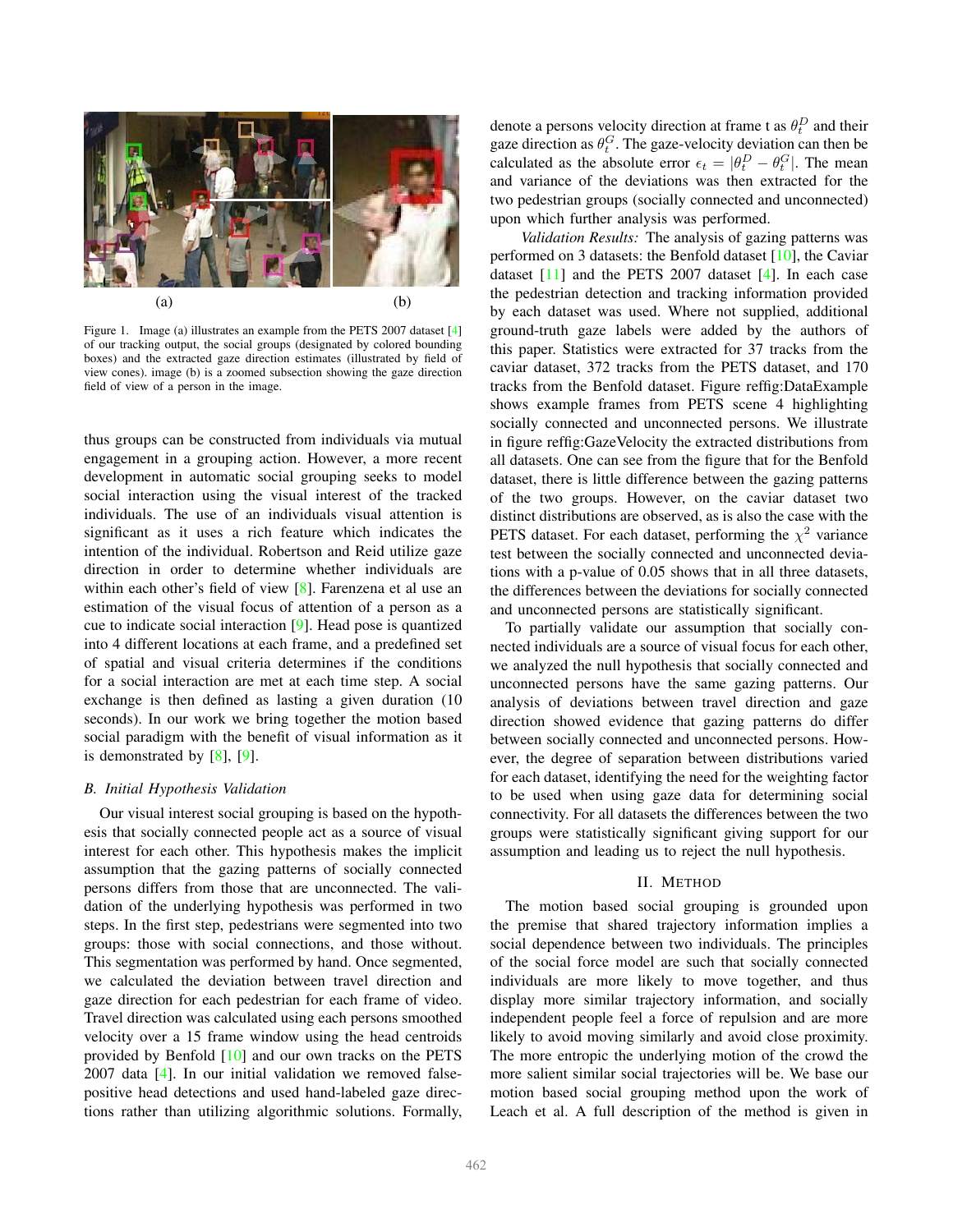<span id="page-2-1"></span>

<span id="page-2-0"></span>Figure 2. Example frames and extracted gaze-velocity deviation (error) statistics extracted from three datasets. Column (d) shows the normal distributions for socially connected (red) and unconnected (blue) persons. Column (e) shows the mean and standard deviation of socially connected (red) and unconnected (blue) persons.

the referenced paper [\[2\]](#page-6-1).Their grouping method finds social similarity upon the features of direction, speed, proximity, and temporal overlap. Each feature is weighted based upon a one off training phase, such that proximity and temporal overlap have more dominance in the overall metric than direction and speed, which were found to be less important. The similarity of direction and speed are measured using the mutual information measure. The proximity and temporal overlap similarity are measured by euclidean distance. Once the similarity for each feature has been measured the four features are combined to a single similarity measure, which we use [4.](#page-4-0) Each tracked object has a similarity to every other, populating a social pairing likelihood table.

## *A. Visual Interest enhanced social grouping*

To verify our hypothesis that visual interest can be used to enhance the existing motion based social grouping we incorporate gaze direction and subsequently visual interest into the social grouping model. The distinction between gaze direction and visual interest is as follows; gaze direction is the raw angle in which the person is looking, usually indicated by head pose in our data, and visual interest is an estimation of or distribution over possible regions of interest. In our case, we extract gaze direction estimates in order to further refine the estimation with knowledge of interest points and characteristics of how interest drops at the periphery or with distance, permitting a estimation of the focus of interest for any given person.

We use two methods to determine gaze direction; hand annotated ground truth and automated gaze estimation. We first hand annotate each head image at each frame in order to provide a baseline gazing direction from which the error of the automatic estimation can be calculated. Furthermore this provides the means to verify our hypothesis upon ideal data prior to testing on realistic data with error. Hand annotation was achieved by a tracking a mouse pointed moved by the user to point to the current angle that the head was posed at at 10 frames per second for a single person at a time. As the head angular velocity is highly constrained the head pose is particularly predictable in the short term, and hand tracking was found to be adequate, with occasional latency when the head motion is more erratic. In total we groundtruthed 3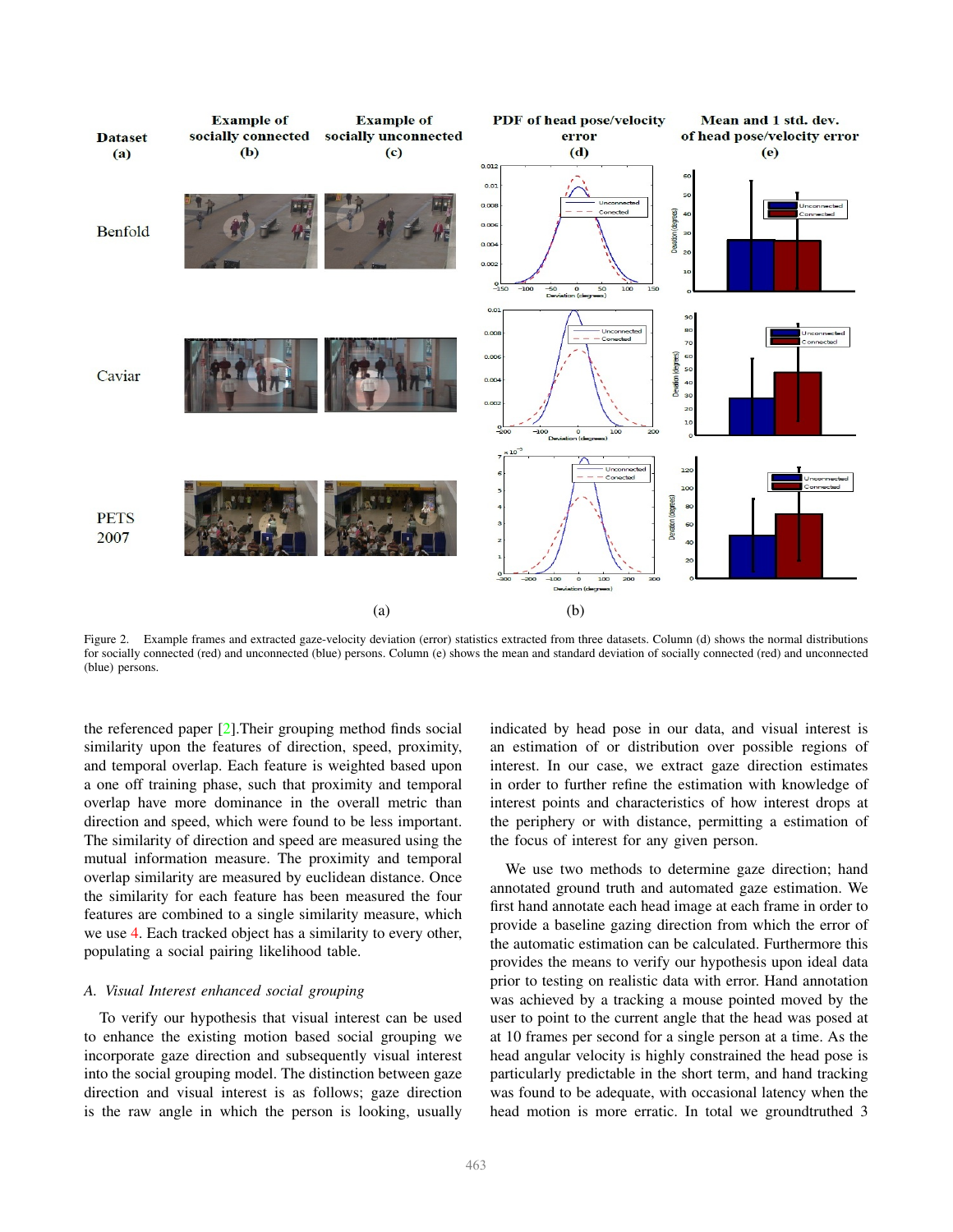<span id="page-3-1"></span>datasets; 2 from the PETS 2007 data, and the Oxford Data. For the Oxford dataset approximately 70,000 head images where annotated. For the PETS scene 4 near 90,000 head images where annotated. The PETS scene 0 data entailed over 50,000 head images.

To automatically determine the gaze direction we must estimate their head pose at each frame, and determine the likelihood distribution of visual interest given typical scene interest and people. Our method is identical to the work 'Unsupervised Learning of a Scene-Specific Coarse Gaze Estimator' [\[10\]](#page-6-9) with the exception of the image classification factor. The work of Benfold uses a randomized forest of ferns to learn typical relations between pixel triplets for a given head pose angle. The randomized trees were trained in a weakly supervised fashion with examples of each head pose class being fed through the ensemble of trees such that at each end node for each tree a distribution over every class is populated showing the probability that a head image reaching this node belongs to any given head pose class. The tree is split at each branch based upon one of two types of binary decision. The first decision compares randomly chosen bins from the Histogram of Oriented Gradients (HOG) representation of the head image. The second type of decision is a Color Triplet Comparison (CTC) which samples three pixels of the head image and makes a binary decision based upon the difference between pixel A and B and the difference between B and C using the L1 Norm of the RGB vector for any given pixel pair. A full comparison of all pixel triplets would be infeasible, entailing  $N^3/2$  comparisons where N is the number of pixels in a head image, each comparison representing a split in a decision tree, rendering the end nodes severely underpopulated. Typically only 100 pixel triplets are sampled, which is a heavy subsampling of the entire feature space. In Benfolds work this is a necessary step in order to achieve video rate processing however as we are not constrained by processing time we opt for a slower classification technique. Rather than using pixel triplets we use pixel pairs, making a binary decision based upon whether the magnitude of pixel A is greater than that of pixel B, for each color channel independently. We build a map of all possible unique pixel comparisons, which is  $3/2*N^2$  comparisons. For any given head image the feature representing the head image is a four dimensional map detailing the pixel comparison result, 0 or 1, between each pixel and every other pixel in each color channel. To build a classifier for each class we then take the mean pixel comparison result for all head images of this class. The result of which is a 4D matrix detailing the probability of any pixel A having a greater magnitude than pixel B for a given gaze direction, quantized to 8 directions. Classification is then achieved by extracting the binary features from a query image and multiplying through by the class 4D probability matrix, giving a score of how well the query image fits the head pose class. This provides a



Figure 3. Illustration of mutual visual attention (a) and visual correlation (b). In both cases the red line represents variable  $\theta_{it}^G$ , the gaze direction for person  $i$ . The bright green line is the angle compared to in the two metrics. For image (a) this is  $\theta_{ijt}$  the direction from person i to j for mutual attention, and for image (b) the green line represents  $\theta_{jt}^G$  the gazing direction for person  $j$  for visual correlation.

<span id="page-3-0"></span>probability distribution over all gaze directions for the head in the query image. For a sequence of query images we then smooth over the distributions using forward backward smoothing as set up in the original Benfold work.

We theorize that there are two ways socially connected individuals can demonstrate social interaction using gazing direction; correlated direction of gaze, and looking at each other. The former occurs in cases when two individuals are actively looking at the *same thing*, which requires communication to coordinate, however it could be coincidental when an event or object has drawn both of their attention. The latter event, when two individuals are looking at *each other*, implies communication - that they are the object of attention for each other. It is at least unusual for two socially unconnected individuals to look at each for a prolonged period of time. Following from this reasoning, there are two events we wish to measure. These are, how similar the gaze direction of two individuals are and the amount of time gaze direction is directed towards each other. Figure [3](#page-3-0) illustrates the two examples of mutual visual attention (a) and visual correlation (b). In both cases the red line represents variable  $\theta_{it}^G$ , the gaze direction for person *i*. The bright green line is the angle compared to in the two metrics. For image (a) this is  $\theta_{ijt}$  the direction from person i to j for mutual attention, and for image (b) the green line represents  $\theta_{jt}^G$  the gazing direction for person  $j$  for visual correlation. We wish to exclude cases where two individuals are looking in the same direction due to walking in that direction. The work of Benfold [\[10\]](#page-6-9) showed that pedestrians spend the majority of their time looking in the direction of travel. To avoid highly scoring correlated gaze direction due to two people looking in the same direction of travel we introduce a weight which represents our confidence that the direction of gaze is due to visual interest other than direction of travel. The weighting is greater for those with a gaze direction off their current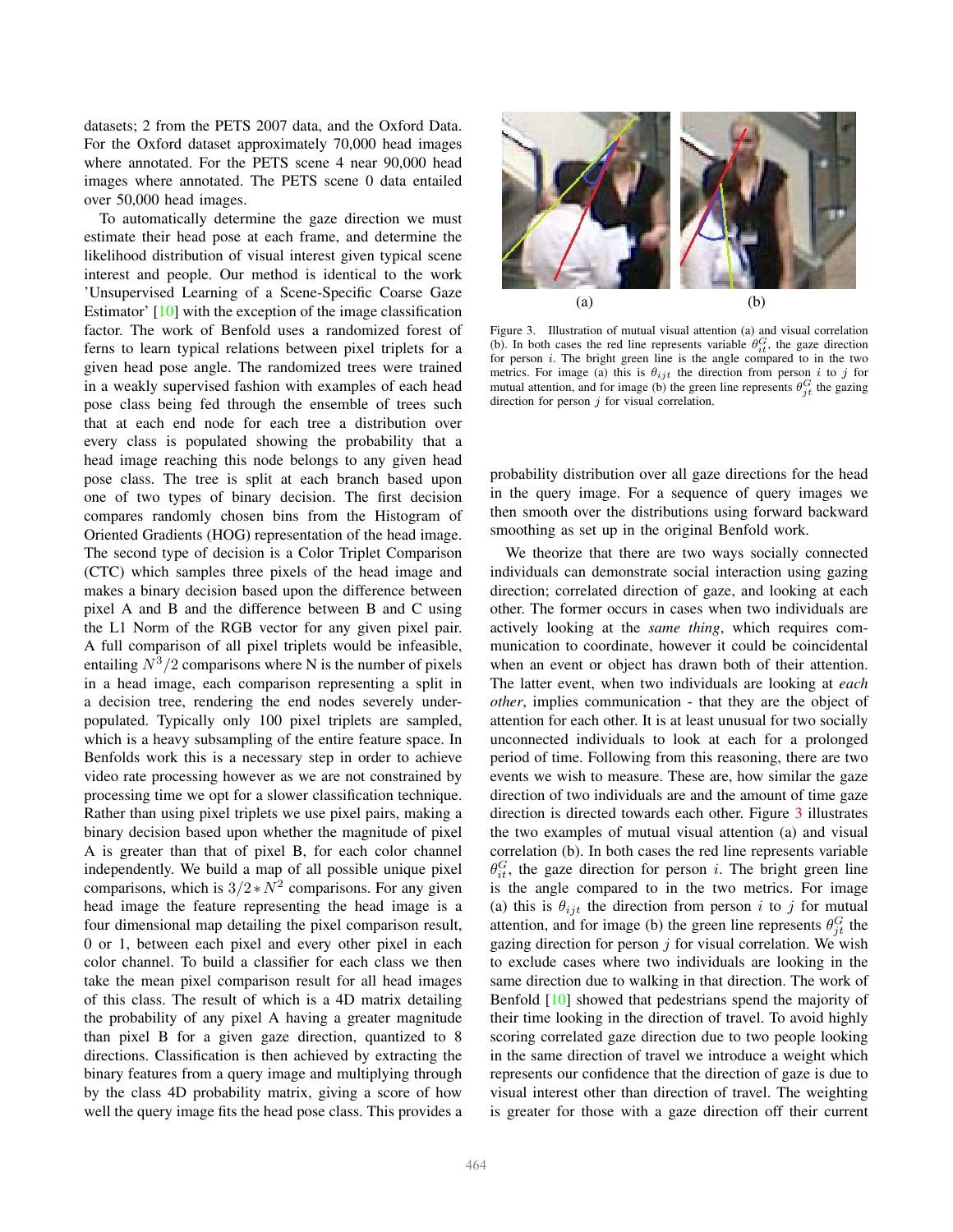<span id="page-4-1"></span>direction of travel. The visual correlation weight coefficient is given by:

$$
\omega_{ijt} = |\theta_{it}^G - \theta_{it}^D| |\theta_{jt}^G - \theta_{jt}^D|
$$
 (1)

Where  $\theta_{it}^G$  is the gazing direction for person *i* at frame *t*, and  $\theta_{it}^D$  is the direction of travel. Thus we score people with attention towards either side stronger than those who are looking in the direction of travel, dropping linearly. This is justified on the assumption that a social source of attention is more likely when not looking in the direction of travel; backed up by the preliminary hypothesis verification. If there is no current direction of travel then this weight is always 1. Similarly, we introduce a weighting for visual mutual attention. We weight the measure of visual interest between two individuals by proximity. The further away someone is the less confident we are they are a social focus of attention. The mutual visual attention weight is given by:

$$
\lambda_{ijt} = 1 - \frac{\sqrt{x_{ijt}^2 + y_{ijt}^2}}{X}
$$
 (2)

Where  $x_{ijt}$  and  $y_{ijt}$  is the x and y distance between person  $i$  and person  $j$  at frame  $t$  and  $X$  is the width of the scene; the maximal distance between two people. Thus we model the probability of interest between person  $i$  and person  $j$ as falling linearly with distance. We then define the total Visual Interest feature  $\Lambda_{ijt}$  between person i and j at any given frame as the product of two Gaussian distributions encompassing the visual correlation variance  $\sigma_{\lambda}$  and the visual mutual attention variance  $\sigma_{\omega}$  predefined as  $\pi/4$ .

$$
\Lambda_{ijt} = \frac{1}{\sigma_{\lambda}\sigma_{\omega}4\pi^2}e^{-\frac{|\theta_{ijt}-\theta_{it}^G|^2}{2\sigma_{\lambda}^2} - \frac{|\theta_{it}^G-\theta_{jt}^G|^2}{2\sigma_{\lambda}^2}}
$$
(3)

Where  $\theta_{ijt}$  is the direction from person i to person j at time t. We next incorporate the visual interest into our system as another feature in the existing social similarity metric. We measure the visual interest similarity between each potential socially connected individuals and include this with a weighting of 1 into the social similarity metric. Thus for any two people the features that determine grouping likelihood in the social pairing table are; proximity, temporal overlap, direction, speed, and visual interest. The total social grouping strength between person  $i$  and person  $j$  for all frames is then given by:

<span id="page-4-0"></span>
$$
\kappa_{ijt} = \frac{1}{T} \sum_{t}^{T} IV_{ijt} I \Theta_{ijt} \Delta P_{ijt} \tau_{ijt} \Lambda_{ijt}
$$
 (4)

 $\tau_{ijt}, IV_{ijt}, I\Theta_{ijt}, \Delta P_{ijt}, \lambda_{ij}$  are the temporal overlap, mutual information for speed, mutual information for direction, proximity and visual interest difference between person  $i$  and  $j$ . Specific definitions for the motion features  $\tau_{ijt}$ ,  $IV_{ijt}$ ,  $I\Theta_{ijt}$ ,  $\Delta P_{ijt}$  are given in Leach et al [\[2\]](#page-6-1).

## III. EXPERIMENT

We wish to evaluate whether the use of visual focus of attention is indicative of social engagement, and if these features can be used to better classify social groups in multiple surveillance datasets. We evaluate the strength of the visual interest features by a comparison of the motion based social grouping and motion plus visual interest social grouping in the following way.

We test upon the publicly available PETS 2007 dataset [\[4\]](#page-6-6) and the publicly available Oxford town center data [\[10\]](#page-6-9). The PETS data offers a source of multi camera real world surveillance footage. The datasets consists of 8 sequences each captured from 4 different viewpoints. We consider the PETS 2007 data to be a crowded scene. The data we use from this dataset contains a total of 372 individuals over 8000 frames, averaging 24 people in the scene at any given frame in a space measuring 16.2 meters by 7.2 meters. Social groups in this scene are characterized by small clusters of 2 - 4 people typically moving together or waiting together. The exception to this are four individuals who are actively engaging in abnormal loitering behavior which separates them for relatively long periods of time. These individuals talk to each other at times in the scene and stand together at times, and as such are still considered to be socially connected. The Oxford data contains 430 tracked pedestrians over 4500 frames. There are an average of 15 individuals in any given frame, with a minimum of 5 and a maximum of 29. We consider this data as sparse to moderately populated. The trajectory motion in the Oxford data is far more structured; the vast majority of individuals travel at walking pace in one of two directions. In the Oxford data the trajectories of socially unconnected pedestrians are often very similar, and often close in proximity - giving the appearance of social connectivity. It is our prediction that the visual interest of pedestrians in this scene will be a relatively strong feature to detect social groups given the motion similarity of socially disconnected people. We evaluate upon 2 non-sequential videos from the PETS 2007. PETS Scene 00 consists of 4500 images, and Scene 04 is 3500 images long. both sequences are imaged at 25fps. The single scene from the Oxford dataset is captured at 25fps and 4500 frames in length. We apply the tracking procedure outlined earlier  $\overline{II}$  $\overline{II}$  $\overline{II}$  upon the jpeg the format images with no other pre-processing.

# *A. Automatic gazing direction*

We use both groundtruth and automatic gaze direction estimations in our experiment. By taking the mean angular error (MAE) between the automatic estimated field of view and the groundtruth gazing direction we found that for the Oxford data we achieved an automatic gaze estimation with MAE of 25.4 degrees compared to the groundtruth. For the more challenging PETS scene 4 data we achieved a MAE of 36.9 degrees. This represents a moderate estimated field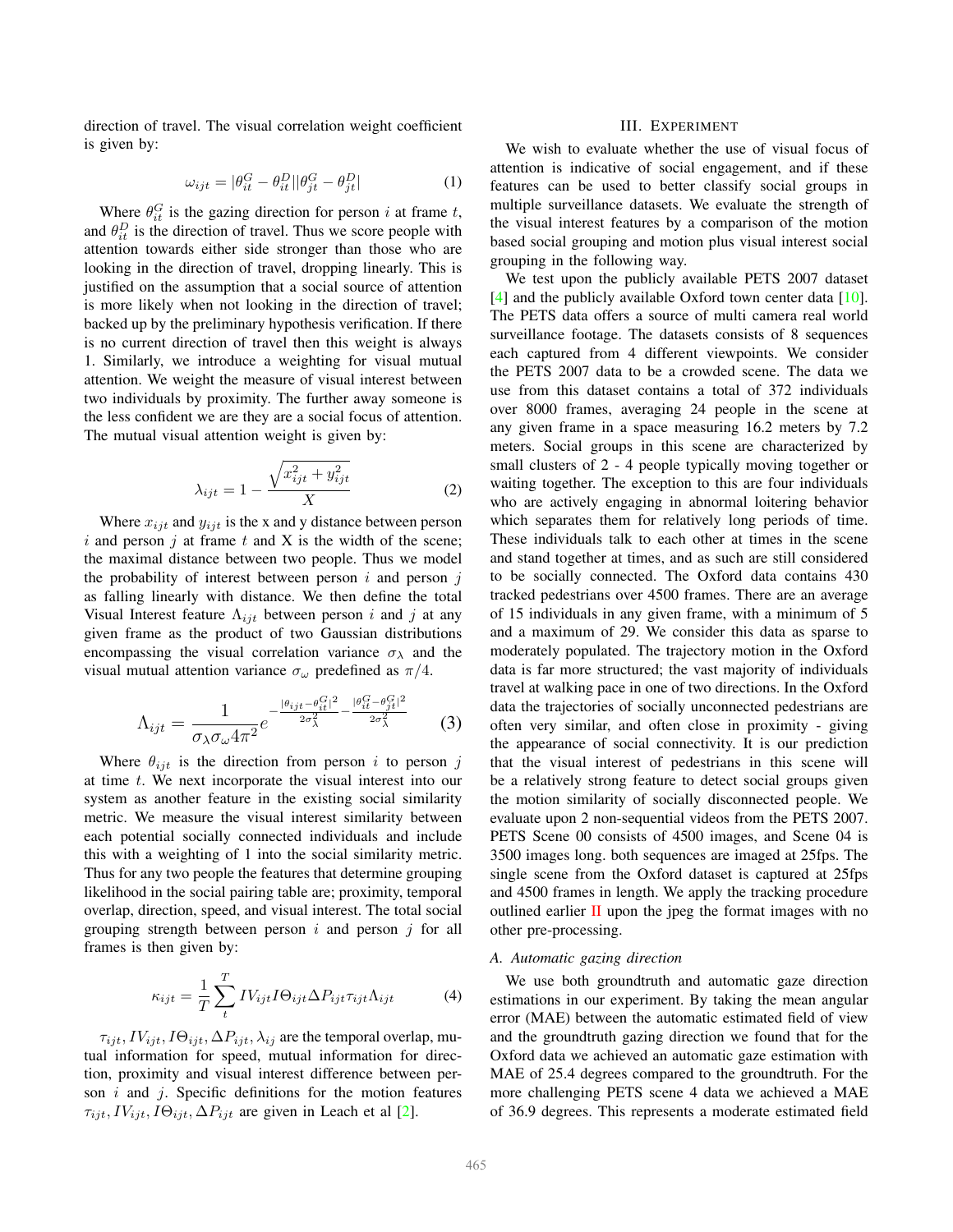<span id="page-5-1"></span>

<span id="page-5-0"></span>Figure 4. The true positive rate (TPR) and false positive rate (FPR) from the pair connection likelihood matrix for the method without gaze information (red) and with gaze information (blue). The blue band illustrates the the results with groundtruth gaze direction as it degrades when automatic gaze direction is used. Image (a) shows the results for PETS scene 4 and image (b) for PETS scene 0.

of view offset from the true gazing direction. Our results are comparable to Benfolds results (MAE of 23.9) on the Oxford data [\[10\]](#page-6-9). Chen and Odobez achieve an angular error of 18.4 degrees [\[12\]](#page-6-11) on the Oxford dataset. As of yet there are no published gaze direction statistics for the PETS 2007 dataset, however we consider our results to be particularly good given the far greater deviation from walking direction [2,](#page-2-0) and lower quality image data than the Oxford data.

#### *B. Visual interest social grouping*

We illustrate below the true positive rate (TPR) and false positive rate (FPR) social group classification result for the three sequences we evaluated upon. In each case we ran the motion only social grouping method, the automatic visual interest and motion social grouping, and the groundtruth visual interest and motion social grouping. We use both groundtruth and automatic gazing direction estimates to illustrate the theory under ideal conditions, and to demonstrate the impact of noisy data. The output of our social grouping is a social connection likelihood matrix, entailing the likelihood of each pair of individuals being socially connected, as detailed in the pair strength equation [4.](#page-4-0) This matrix entails multiple grouping hypothesis, each hypothesis characterized by a different grouping strength threshold. To find the true positive and false positive connections for different grouping thresholds we vary the grouping threshold from 0 to 1 in increments of 0.001; the hypothesis varies from no social connections to everyone in one social group. We find for the following optimal social grouping results by varying the connection threshold:

We find that in each dataset the inclusion of automatic gaze direction into the social grouping model improves the social grouping capabilities for the optimal threshold.

| <b>Dataset</b>           | Auto TP/FP | <b>GT TP/FP</b> | Motion TP/FP |        |
|--------------------------|------------|-----------------|--------------|--------|
| Oxford                   | 0.90/0.07  | 0.93/0.05       | 0.88/0.07    | Social |
| PETS S4                  | 0.89/0.06  | 0.93/0.05       | 0.89/0.06    |        |
| PETS SO                  | 0.93/0.02  | 0.95/0.02       | 0.92/0.04    |        |
| Grouping Optimal Results |            |                 |              |        |

| Table I                                               |  |
|-------------------------------------------------------|--|
| WE ILLUSTRATE HERE THE OPTIMAL SOCIAL GROUPING        |  |
| RESULT, SELECTED FROM THE ROC CURVES 5, 4. FOR THE    |  |
| OXFORD DATA, WE SEE A 5.6% IMPROVEMENT IN TRUE        |  |
| POSITIVES AND 28.5% REDUCTION IN FALSE POSITIVES. FOR |  |
| THE PETS SCENE 4 DATA WE SEE A 4.5% IMPROVEMENT IN    |  |
| TPR AND A 16.6% DECREASE IN FPR. THE PETS SCENE 0     |  |
| DATA YIELDS A 3.3% INCREASE IN TPR AND A 50% DECREASE |  |
| IN FPR. GROUND TRUTH GAZE DIRECTION SCORES HIGHEST    |  |

FOR ALL THREE SEQUENCES AND HAS JOINT OR LOWEST FPR.

For all thresholds we illustrate the improvement that the inclusion of visual attention provides in the social grouping efficacy figures [5,](#page-6-12)[4.](#page-5-0) The visual attention feature is a subtle and inherently noisy feature, and the motion only method achieves a result close to optimal, as such the improvements are only a small percent of the total value. For the Oxford data, we see a 5.6% improvement in true positives and 28.5% reduction in false positives. For the PETS scene 4 data we see a 4.5% improvement in TPR and a 16.6% decrease in FPR. The PETS scene 0 data yields a 3.3% increase in TPR and a 50% decrease in FPR.

# IV. DISCUSSION

Our results provide a strong indication that the inclusion of visual attention improves the capability of the motion based social grouping in crowded human surveillance. We tested upon three video sequences; two PETS sequences considered challenging due to motion complexity, occlusion